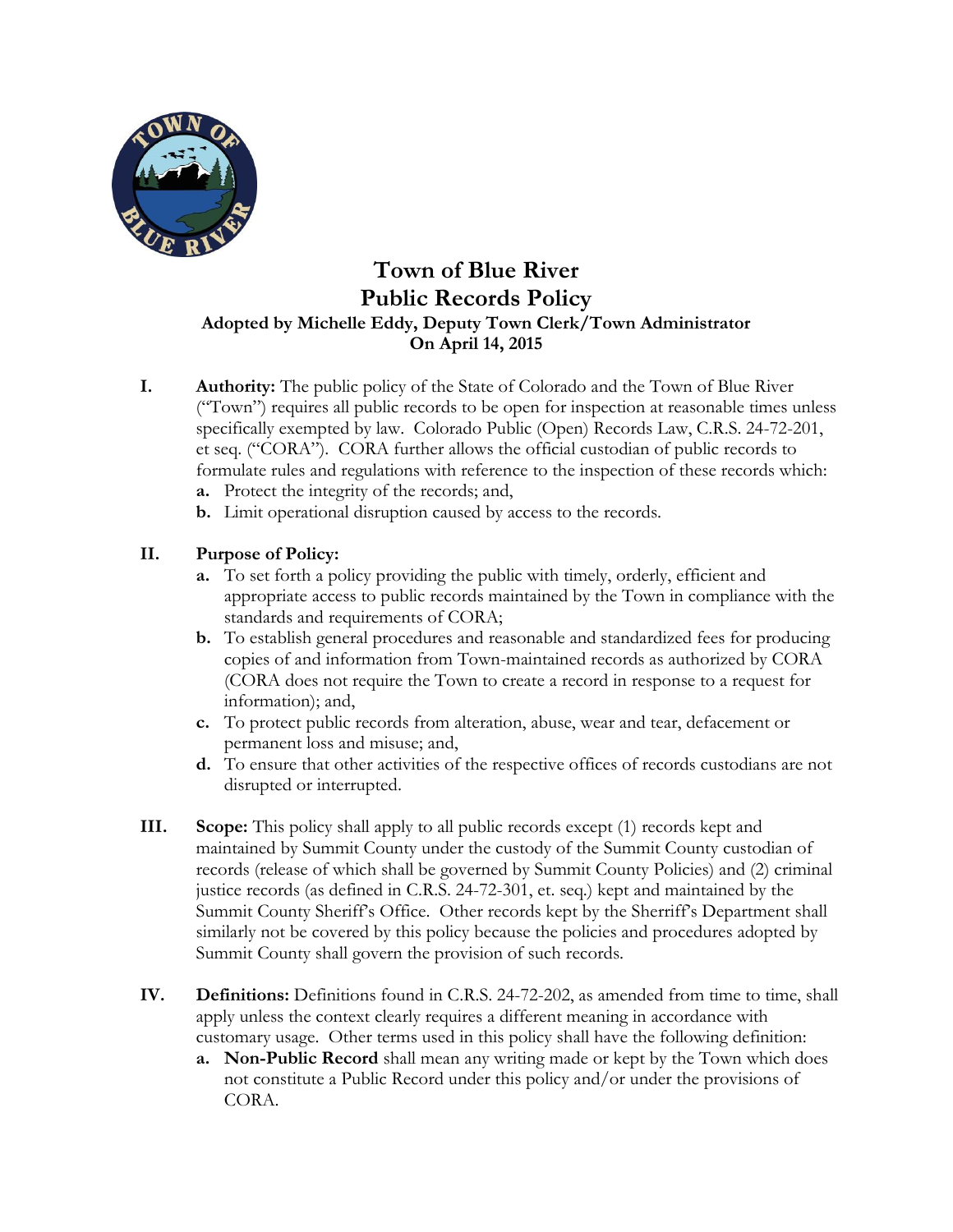- **b. Non-Routine Record** shall mean any Public Record that is not a "Routine Record," any request where the legality of compiling or releasing the document may be in question, any request for personnel records, or any written request which references the "Colorado Open Records Act."
- **c. Public Records** shall mean all writings made, maintained or kept by the Town for use in the exercise of functions required or authorized by law or administrative rule involving the receipt or expenditures of public funds. The term "Public Records" does not include Work Product; however, it does include the correspondence of elected officials, with limitations, as noted in C.R.S. 24-72-702, et seq.
- **d. Public Records Request Form** is the form attached hereto as Exhibit 1 which shall be utilized for all records requests and which may be amended from time to time by the Records Custodian.
- **e. Records Custodian** shall mean the Town Clerk or his/her designee who shall be the "Custodian" as defined by C.R.S. 24-72-202.
- **f. Research/Data Gathering Time** shall mean all time expended by the Town staff in processing requests for Public Records in excess of one-half hour as applied to the calculation of the fee associated with any request for public records.
- **g. Routine Record(s)** shall mean Public Records that are commonly requested and maintained on-site at the Town offices and which require less than 30 minutes of total staff time for research, compilation or tabulation of any data. Public records requests which are estimated to require more than 30 minutes of total staff time for research, compilation or tabulation of any data shall be treated as a Non-Routine Record(s) request.
- **h. Work Product** shall mean all advisory or deliberative materials assembled for the benefit of elected officials, which materials express an opinion or a deliberative in nature and are communicated for the purpose of assisting such elected officials in reaching a decision within the scope of their authority, as defined in C.R.S. 24-72- 202.
- **i. Writings** shall mean all books, papers, maps, photographs, cards, tapes, recordings, or other documentary materials, regardless of physical form or characteristics, "Writings" includes digitally stored data, including without limitation electronic mail messages, but does not include computer software.

## **V. Responsibilities:**

- **a.** It is the responsibility of the Records Custodian for the Town to implement and oversee compliance with this policy.
- **b.** It is the responsibility of each Town employee and contractor to become familiar with the standards and requirements of this policy.

## **VI. General Procedures:**

- **a.** Requiring Identifying Information: Release of Public Records shall not be conditioned upon the furnishing of information by the requester such as name, address, phone number or reason for request. If the requester is asking for information to be faxed or sent via email, appropriate information must be provided. Likewise, if the requester is paying by method other than cash for the cost of research, copying, etc., appropriate information must be provided.
- **b.** Access Time: Inspection of Public Records shall be in the Town offices from 7:30 a.m.-5:30 p.m., Tuesday-Friday, except on holidays observed by the Town.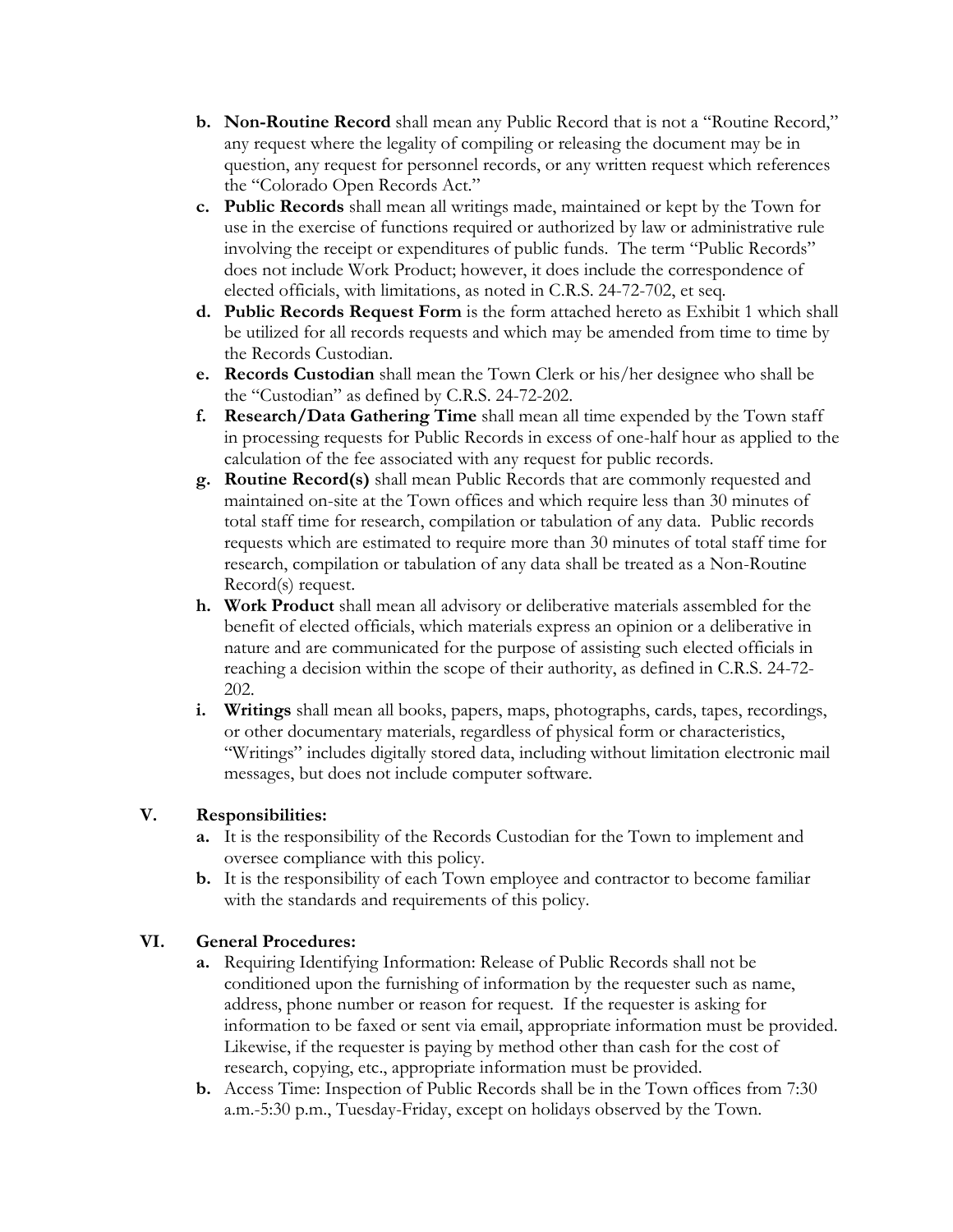- **c.** No original Public Records shall ever leave the possession or control of the Records Custodian.
- **d.** The Town will fulfill a Public Records request within three (3) business days unless extenuating circumstances exist as defined by C.R.S. 24-72-203(3)(b). If extenuating circumstances are deemed to exist, then seven (7) business days may be added to the permitted timeframe to fulfill a Public Records request. The Records Custodian shall notify the requester in writing of extenuating circumstances within the initial three (3) day period. The period of time to fulfill a Public Records request may be extended upon mutual agreement of the person submitting the Public Records request and the Records Custodian.
	- **i.** C.R.S. 24-72-203(3)(b) states, "Extenuating circumstances apply only when:
		- **1.** A broadly stated request is made that encompasses all or substantially all of a large category of records and the request is without sufficient specificity to allow the custodian reasonably to prepare or gather the records within the three-day period; or
		- **2.** A broadly stated request is made that encompasses all or substantially all of a large category of records and the agency is unable to prepare or gather the records within the three-day period because:
			- **a.** The agency needs to devote all or substantially all of its resources to meeting an impending deadline or period of peak demand that is either unique or not predicted to recur more frequently than once a month; or
			- **b.** In the case of the general assembly or its staff or service agencies, the general assembly is in session; or
		- **3.** A request involves such a large volume of records that the custodian cannot reasonably prepare or gather the records within the three-day period without substantially interfering with the custodian's obligation to perform his or her other public service responsibilities.
- **e.** Any denial of a Public Records request or request for a Non-Public Record by the Town shall be in writing
- **f.** In all cases in which a person has the right to inspect any Public Record pursuant to this policy, copies, printouts or photographs of such records may be provided to the requester if prior to reproduction, requesters pay the applicable fee in accordance with Section IX of this Policy.
- **g.** Whenever fees or costs are assessed pursuant to this policy, the Town will accept payment in the form of cash, check, money order or credit card (convenience fees do apply) and payment must be received prior to releasing copies of the Public Records to the requester or permitting inspection of the Public Records.
- **h.** The public shall not be allowed to use its own equipment in inspecting or copying Public Records. The necessary manual or electronic functions necessary to extract, collate, organize, retrieve, copy or otherwise manipulate the records and data necessary to produce the record or allow for its inspection shall be performed by the Records Custodian. The Town may, at its option, provide a computer for use by the public to research and access (but not in any way alter) certain limited Public Records.
- **i.** All fees collected hereunder shall be deposited into the general fund of the Town.

## **VII. Request for Routine Records**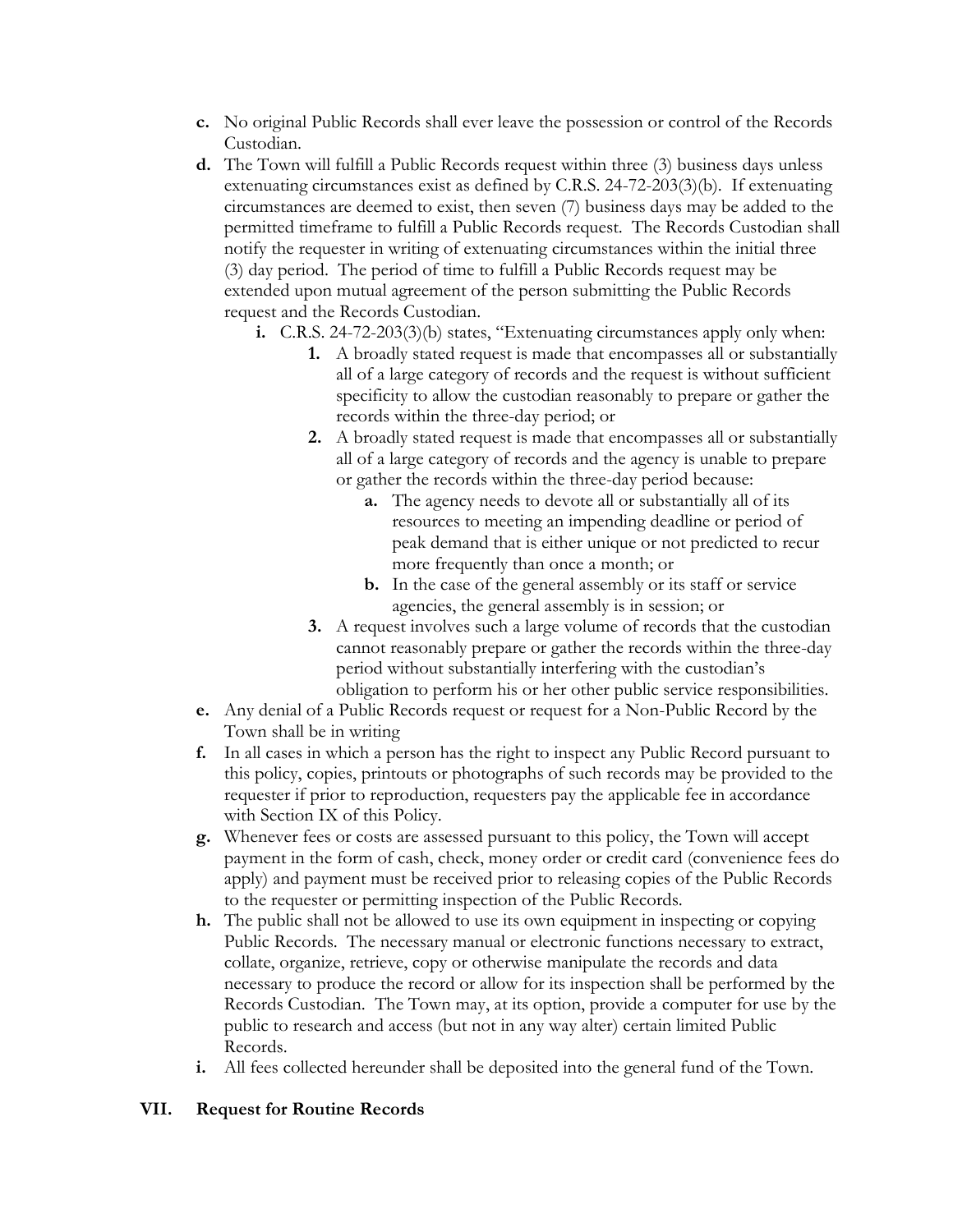- **a.** The Records Custodian may allow inspection and/or copying and release of Routine Records. These requests may be made verbally or in writing and shall be handled in a timely and responsive manner and shall not be subject to the procedures for Requests for Non-Routine and Non-Public Records.
- **b.** The Records Custodian will strive to handle Routine Records requests promptly.
- **c.** The cost for copying and providing the Routine Record shall be set forth in Schedule A. If the cost is estimated to exceed \$50.00, the Records Custodian shall provide a cost estimate to fulfill the Public Records request to the requester within three (3) days after receipt of the Public Records request. The requester shall be required to pay the estimated cost before Records Custodian will proceed with fulfilling the request. Upon receipt of the payment of the estimated cost for a Public Records request, the Records Custodian shall proceed to fulfill the request within three (3) days after the date of receipt of payment, or within seven (7) after the date of receipt of payment if extenuating circumstances exist. After fulfilling the request and before releasing any documents or information, the Records Custodian shall return to the requester any excess funds or charge the requester for any deficiencies in funds.

#### **VIII. Requests for Non-Routine Information or Non-Public Records**

- **a.** All requests for Non-Routine Records and for any Non-Public Records must be received in writing through the office of the Records Custodian on the Public Records Request Form. If a Non-Routine Record or Non-Public Record is requested via the telephone, the requester will be notified to submit the request in writing. The date and time that a request for Non-Routine Records is received shall be entered by the Records Custodian in the box at the bottom of the form.
- **b.** The Records Custodian will notify the Town Attorney, of each Non-Routine or Non-Public Records request.
- **c.** The Records Custodian, in consultation with the other Town personnel and, when applicable, the Town Attorney's Office, shall determine if the Non-Routine Record requested should be open for inspection within the guidelines of CORA. In addition, if, in the opinion of the Records Custodian in consultation with the relevant Town personnel and Town Attorney's Office, disclosure of the contents of any Non-Routine Record would do substantial injury to the public interest, be contrary to any state statute, federal statute, or any regulation issued thereunder, or is prohibited by rules promulgated by the order of any court, notwithstanding the fact that said record would otherwise be available for public inspection under the provisions of CORA and this policy, the Records Custodian shall notify the requester that access to such Public Record is denied and state the grounds for the denial.
	- **i.** If a determination is made that the record is either not a Public Record (a Non-Public Record) or otherwise not subject to public inspection within the guidelines of CORA, the Records Custodian shall issue a written statement to the requester explaining the legal basis for withholding release of the requested record.
	- **ii.** If the request record is determined to be a Public Record within the guidelines of CORA but the records are not available (lost, non-existent, etc.), the Records Custodian shall notify the requester in writing within three (3) days of the date of receipt of the request.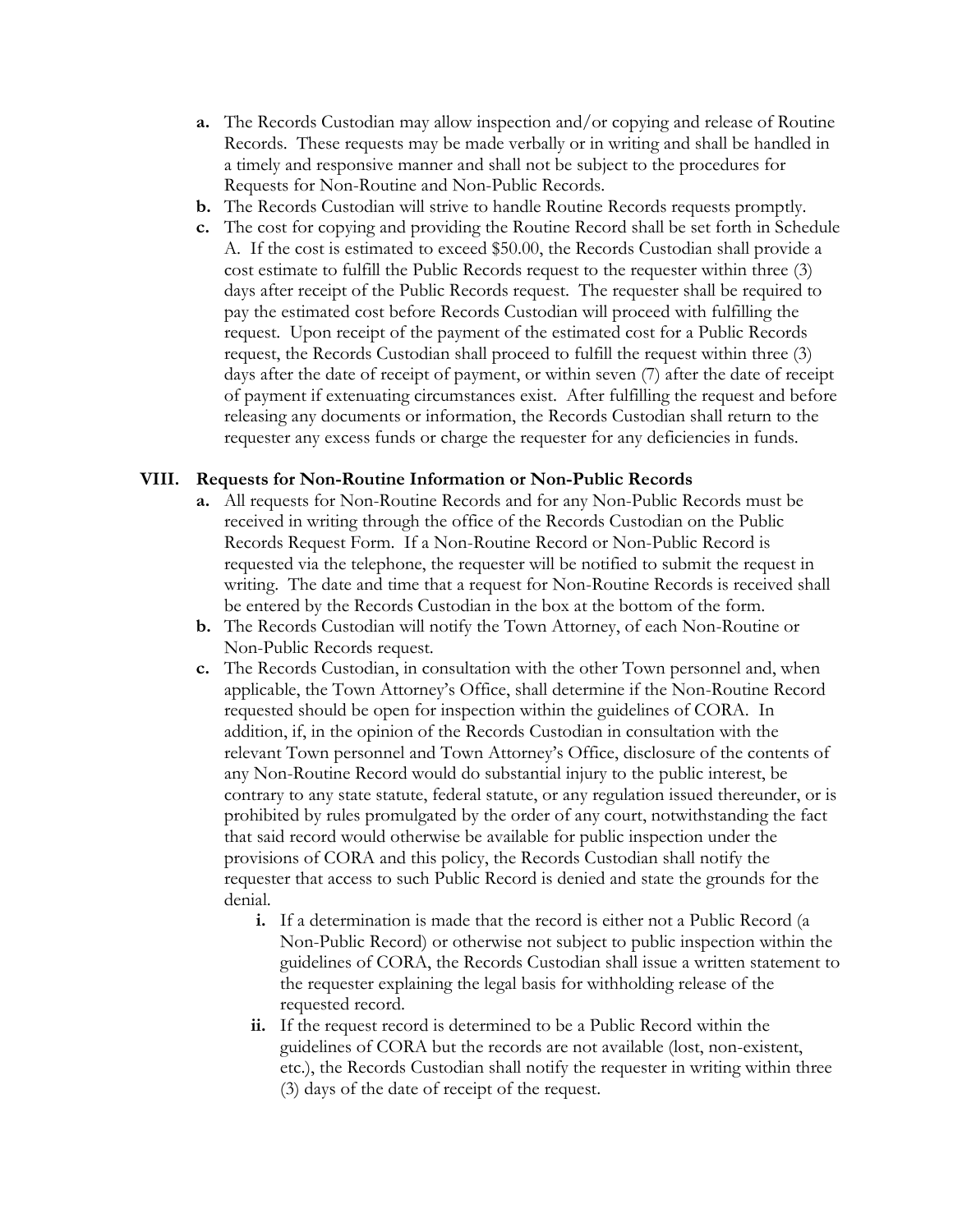- **iii.** If the request is determined to be within the guidelines of CORA and the requested Public Records are in the custody and control of the Town but are in active use or in storage and not available at the time a requester asks to examine them, the Records Custodian shall inform the requester in writing of this fact and, except when extenuating circumstances exist which require the date and time be extended to a date and time not to exceed seven (7) additional days, set a date and hour when the records will be available for inspection or for production and copying within three (3) working days of the date of the request. The finding of extenuating circumstances forming the basis for the extension of time shall also be documented and provided to the requester in writing by the Records Custodian. If the requester makes a request to only examine the Public Records, but does not request the production of such records, costs will still be incurred based on staff time to compile such documents (as outlined in Schedule A).
- **iv.** If the request is determined to be within the guidelines of CORA, the Records Custodian shall generate a cost estimate to complete the request.
	- **1.** If the cost estimate is in excess of \$50.00, the total estimated amount shall be collected by the Records Custodian in advance of proceeding with the request. The requester shall be advised that this is only a deposit and that necessary adjustments to such amount will be made at the time the request is ready for pickup.
	- **2.** Upon receiving payment, the Records Custodian shall contact the appropriate Town personnel to fulfill the request.
	- **3.** The Records Custodian shall fulfill the request, accounting for all cost incurred in processing the request.
	- **4.** The requester shall be contacted by the Records Custodian, or representative thereof, and informed as to any adjustments to the original estimate.
	- **5.** If the actual cost of the fulfilling the Public Records request is different than the cost estimate and amount paid by the requester, the requester shall pay any additional amount if the actual cost is more than the cost estimate or the Records Custodian shall refund the amount collected which exceeds the actual cost.
	- **6.** The requester must pay in full the costs incurred prior to examining or receiving the production of any documents.

## **IX. Fees:**

- **a.** Fees for production of Public Records are as set forth in Schedule A.
- **b.** The Town may charge for Research/Data Gathering Time. Where data already exists in substantially the form requested and research or calculations do not have to be made, there will be no research or analysis charge. When manual or automated work needs to be performed on an ad hoc basis to generate the data requested, a charge shall be applied as set forth in the Schedule A to fully recover the Town's costs.
- **c.** The Town may also charge for extraction of email data at a rate different than that for other types of records based on costs assessed to the Town by a third party contractor. The rate is based on a charge per "download" plus an hourly fee for time as noted in the Fee Schedule.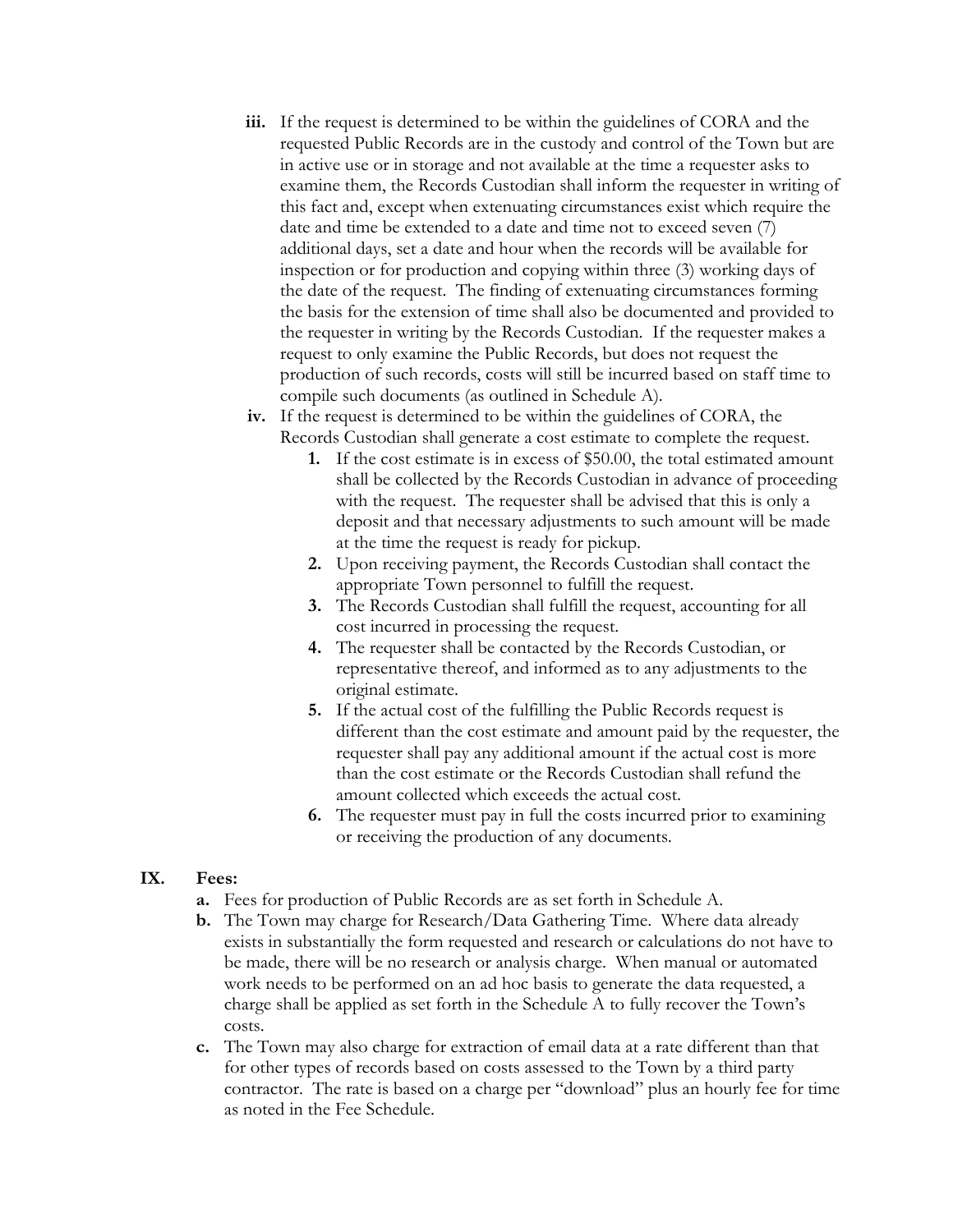- **d.** Fees shall not be waived except with approval.
- **X. Effective Date:** This policy shall be effective upon signature.
- **XI. Adoption and Amendment:** This policy shall be adopted by the Town Clerk and any amendment shall comply with the requirements of CORA.
- **XII. Approval:** \_\_\_\_\_\_\_\_\_\_\_\_\_\_\_\_\_\_\_\_\_\_\_\_\_\_\_\_\_\_\_\_\_\_\_\_\_\_\_\_\_\_\_\_ April 14, 2015 **Michelle Eddy, Deputy Town Clerk**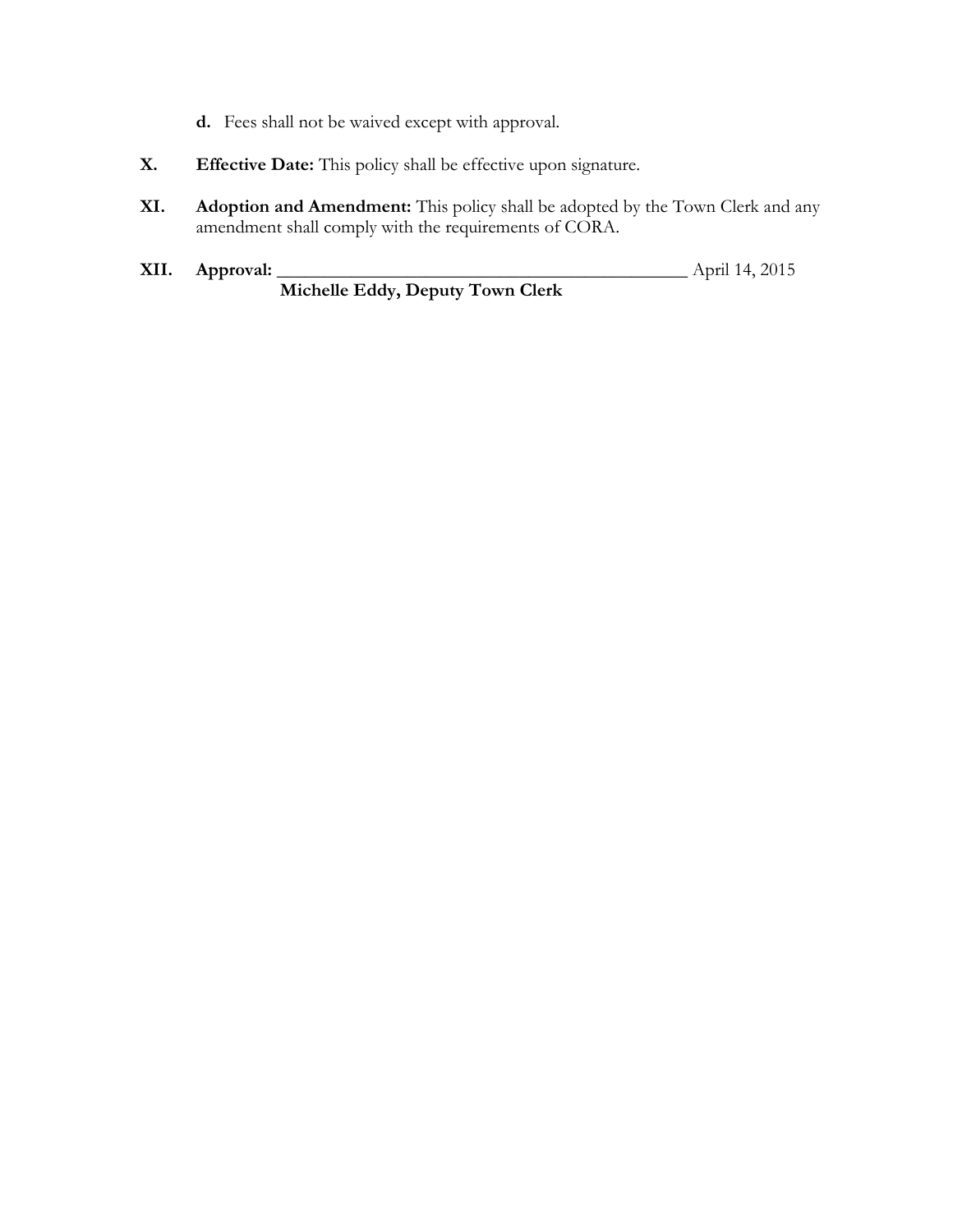## **Town of Blue River, Colorado**

## **Schedule A Schedule of Copying Charges and Miscellaneous Fees (24-72-205 C.R.S.)**

| <b>Annual Budget</b>                | Also available on TOBR website          | \$.25 per standard page            |
|-------------------------------------|-----------------------------------------|------------------------------------|
| <b>Audited Financial Statements</b> | Also available on TOBR website          | \$.25 per standard page            |
| CD/Tape Duplication                 | Per CD/Cassette                         | \$25.00                            |
| <b>Ordinances/Resolutions</b>       | Also available on TOBR website          | \$.25 per standard page            |
| <b>Certification of Document</b>    | Each copy                               | \$8.00 for staff time              |
|                                     | This applies to requests from           |                                    |
|                                     | citizens/agencies for certified true    |                                    |
|                                     | copies of Town documents                |                                    |
| <b>Certification of Transcript</b>  | Records Custodian review                | \$8.00 plus                        |
|                                     | required                                | \$1.00 per page for staff time     |
| <b>Copies of Documents</b>          | Non Color                               | \$.25 per standard page            |
|                                     |                                         |                                    |
|                                     | Color Copies standard                   | \$1.25 per page                    |
|                                     | Color Copies 11x17                      | \$2.00 per page                    |
|                                     |                                         |                                    |
|                                     | Documents requiring outside printing    |                                    |
|                                     | will be assessed the actual cost to the |                                    |
|                                     | Town                                    |                                    |
| <b>Model Traffic Code</b>           | Available through the Colorado          |                                    |
|                                     | Department of Transportation            |                                    |
| Other Requests, Documents,          |                                         | Actual cost to the Town to obtain, |
| <b>Postage and Delivery</b>         |                                         | reproduce, mail or send            |
| <b>Staff Time</b>                   | When information gathering,             | \$65.00 per hour                   |
|                                     | printing or retrieval of a document     |                                    |
|                                     | requires staff research, labor or       |                                    |
|                                     | travel time, the hourly charge          |                                    |
|                                     | begins after one hour and will be       |                                    |
|                                     | assessed and pro-rated in thirty        |                                    |
|                                     | minute increments.                      |                                    |
| Uniform Codes Such as Fire,         | Sold by:                                |                                    |
| <b>Plumbing and Building</b>        | All community colleges                  |                                    |
|                                     | <b>Barnes</b> and Noble                 |                                    |
|                                     | <b>Tattered Cover</b>                   |                                    |
|                                     | International Code Council: www.        |                                    |
|                                     | Constructionbook.com                    |                                    |